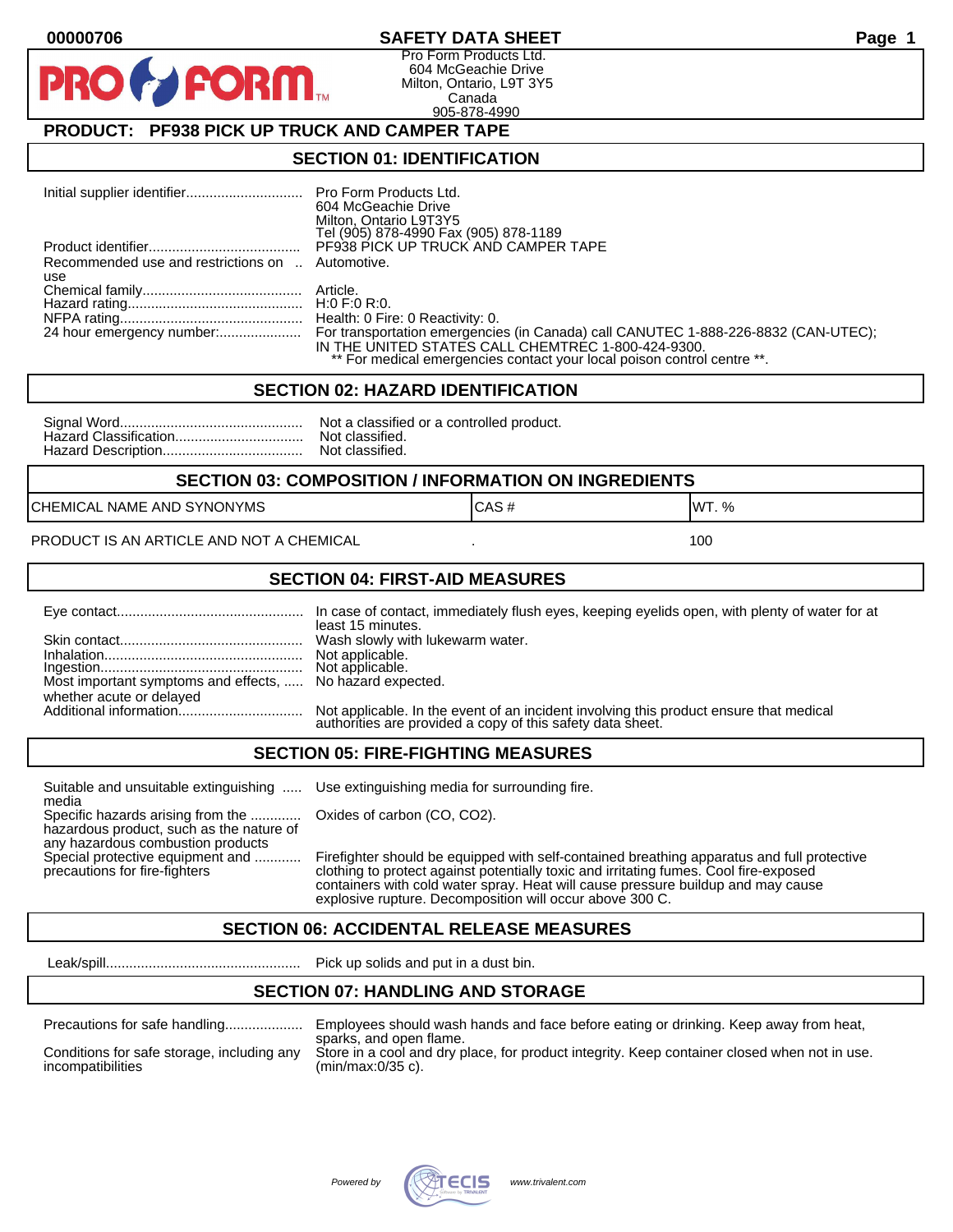## **PRODUCT: PF938 PICK UP TRUCK AND CAMPER TAPE**

#### **SECTION 08: EXPOSURE CONTROLS / PERSONAL PROTECTION**

| <b>INGREDIENTS</b>               | TWA | <b>ACGIH TLV</b><br>STEL                                                                                                          | <b>IPEL</b> | <b>OSHA PEL</b><br>STEL                                                              | <b>NIOSH</b><br>IREL |
|----------------------------------|-----|-----------------------------------------------------------------------------------------------------------------------------------|-------------|--------------------------------------------------------------------------------------|----------------------|
|                                  |     | Not applicable.<br>Not applicable.<br>Not applicable.<br>Wear adequate protective clothes.<br>Safety boots per local regulations. |             | Educate and train employees on the safe use and handling of the product. Employees   |                      |
| Appropriate engineering controls |     | General ventilation.                                                                                                              |             | should wash their hands and face before eating, drinking, or using tobacco products. |                      |

## **SECTION 09: PHYSICAL AND CHEMICAL PROPERTIES**

|                                                | Tape.                                                             |
|------------------------------------------------|-------------------------------------------------------------------|
|                                                | Various colours. (Prolonged storage may lead to discolouration.). |
|                                                | Slight.                                                           |
|                                                | Not applicable.                                                   |
| Vapour pressure (mm Hg)                        | Not applicable.                                                   |
|                                                | Not applicable.                                                   |
|                                                | Not applicable.                                                   |
| Relative Density (Specific Gravity)            | No data.                                                          |
| Melting / Freezing point (deg C)               | Not applicable.                                                   |
|                                                | Insoluble.                                                        |
| Initial boiling point / boiling range (deg C). | Not applicable.                                                   |
|                                                | Not applicable.                                                   |
| Flash point (deg C), method                    | Not applicable.                                                   |
| Auto ignition temperature (deg C)              | Not applicable.                                                   |
| Upper flammable limit (% vol)                  | Not applicable.                                                   |
| Lower flammable limit (% vol)                  | No Data.                                                          |
| Partition coefficient - n-octanol/water        | No data.                                                          |
|                                                | No data.                                                          |
|                                                | No data.                                                          |

## **SECTION 10: STABILITY AND REACTIVITY**

| Conditions to avoid, including static  Keep away from heat.<br>discharge, shock or vibration<br>Hazardous decomposition products Oxides of carbon (CO,CO2). | Stable at normal temperatures and pressures.<br>Avoid heat, sparks and flames.<br>Possibility of hazardous reactions Will not occur under normal temperature and pressure. |
|-------------------------------------------------------------------------------------------------------------------------------------------------------------|----------------------------------------------------------------------------------------------------------------------------------------------------------------------------|
|                                                                                                                                                             |                                                                                                                                                                            |

# **SECTION 11: TOXICOLOGICAL INFORMATION**

| <b>INGREDIENTS</b>          | ILC50                                                |                                                                                         | LD50 |
|-----------------------------|------------------------------------------------------|-----------------------------------------------------------------------------------------|------|
| Effects of chronic exposure | Not expected to pose any hazards.<br>Not applicable. | occupational hygiene adhered to, risks are improbable. May cause mechanical irritation. |      |

## **SECTION 12: ECOLOGICAL INFORMATION**

Persistence and degradability................... Not available.

## **SECTION 13: DISPOSAL CONSIDERATIONS**

and methods of disposal, including any contaminated packaging

Information on safe handling for disposal . Dispose of waste in accordance with all applicable Federal, Provincial/State and local